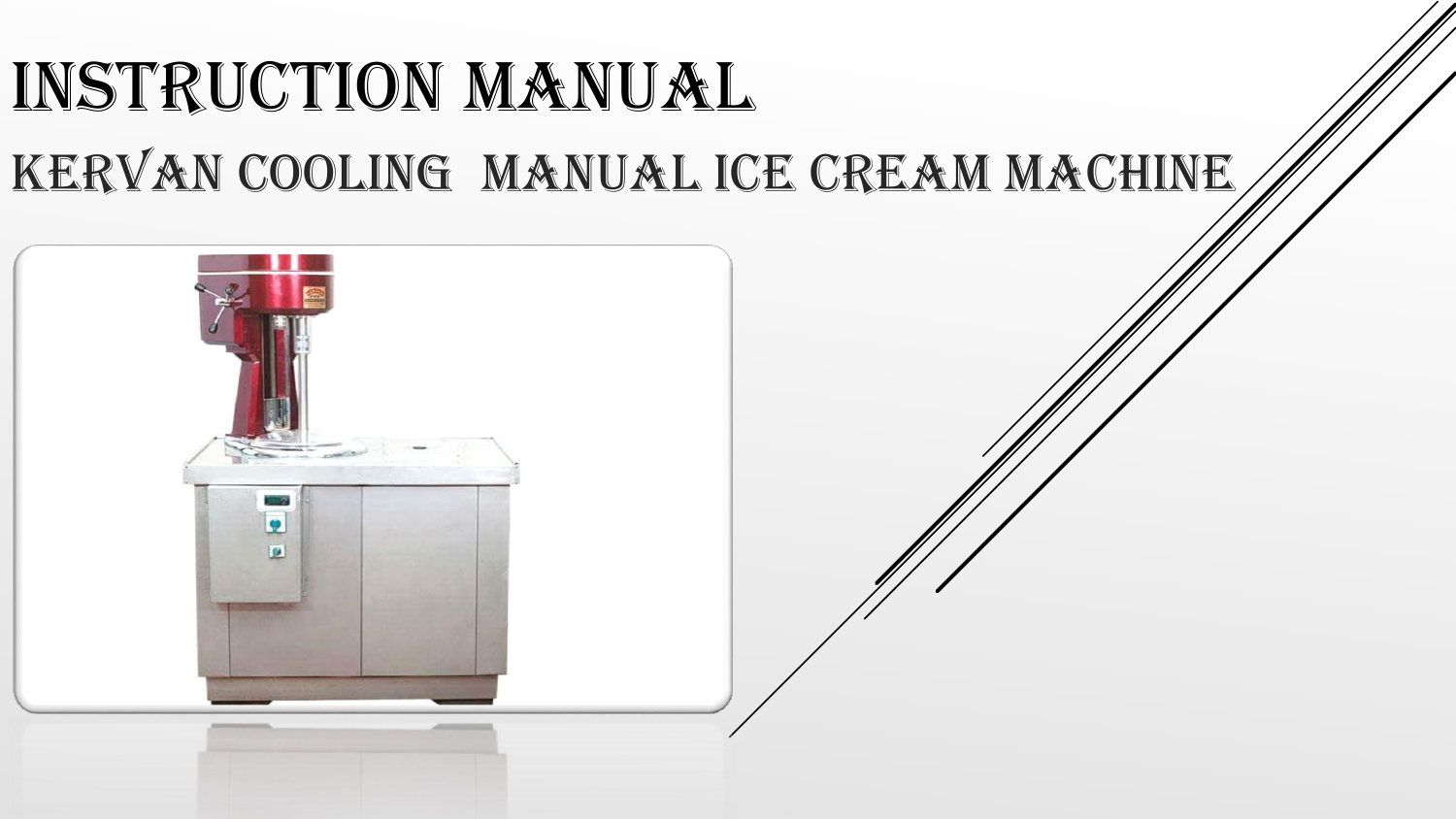#### A)THINGS TO DO BEFORE INSTALLING THE ICE CREAM MACHINE

- 1) Use the selected thermal magnetic fuse for the electrıcal connectıon when ınstallıng your machine.
- 2) Never put your hand in the machine,before turning off and disconnecting the machine.

### B) PLACING YOUR MACHINE

1) Always place your machine on a flat surface

2) Make sure the machine is placed on a completely flat surface. Otherwise the antifreeze con not provido efficient cooling.

3) Avoid installing the machine in direct sunlight

4)The thermic phase (L 30- L 40 TYPES ) is used to eliminate irregularities in the motor as a result of voltage drop etc.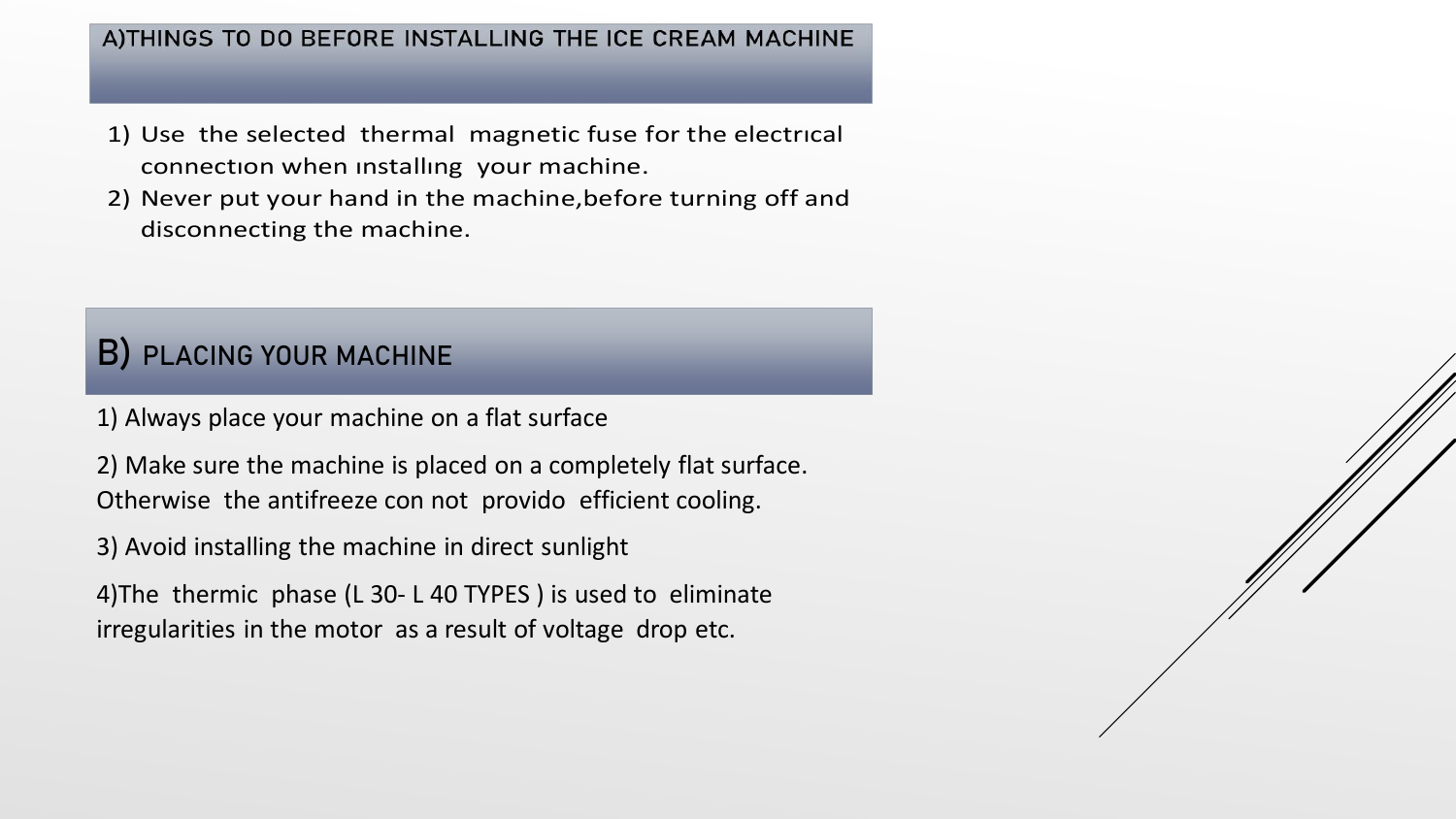#### C) ELECTRICAL CONNECTIONS(Control Buttons Enabling Operation)

- 1) Mixer button is only used to start and stop the mixer
- 2) Cooler button(L30- L40) is only used to operate the cooling unit
- 3) Digital thermostat; Digital thermostat with adjustable features(  $\wedge$  v and Set with the set button )
- 4) Emergency stop button; in case of emergency contact with any part of the body will stop the machine completely
- 5) Review the grounding of the machine

D) FOR L 30 L 40 MACHİNES; (REMOVE THE BLADE AND THE BOİLER AS DESCRİBED BELOW.)

#### 1) When turning the three arms over the mile remove the blade by rotating

2) To loosen the blade, you must fix the spindle by inserting the original pin of a machine into the hole on the spindle.

3) Remove the plastic cover on the boiler mile loosen thecoupling bolt and lift up thecoupling.





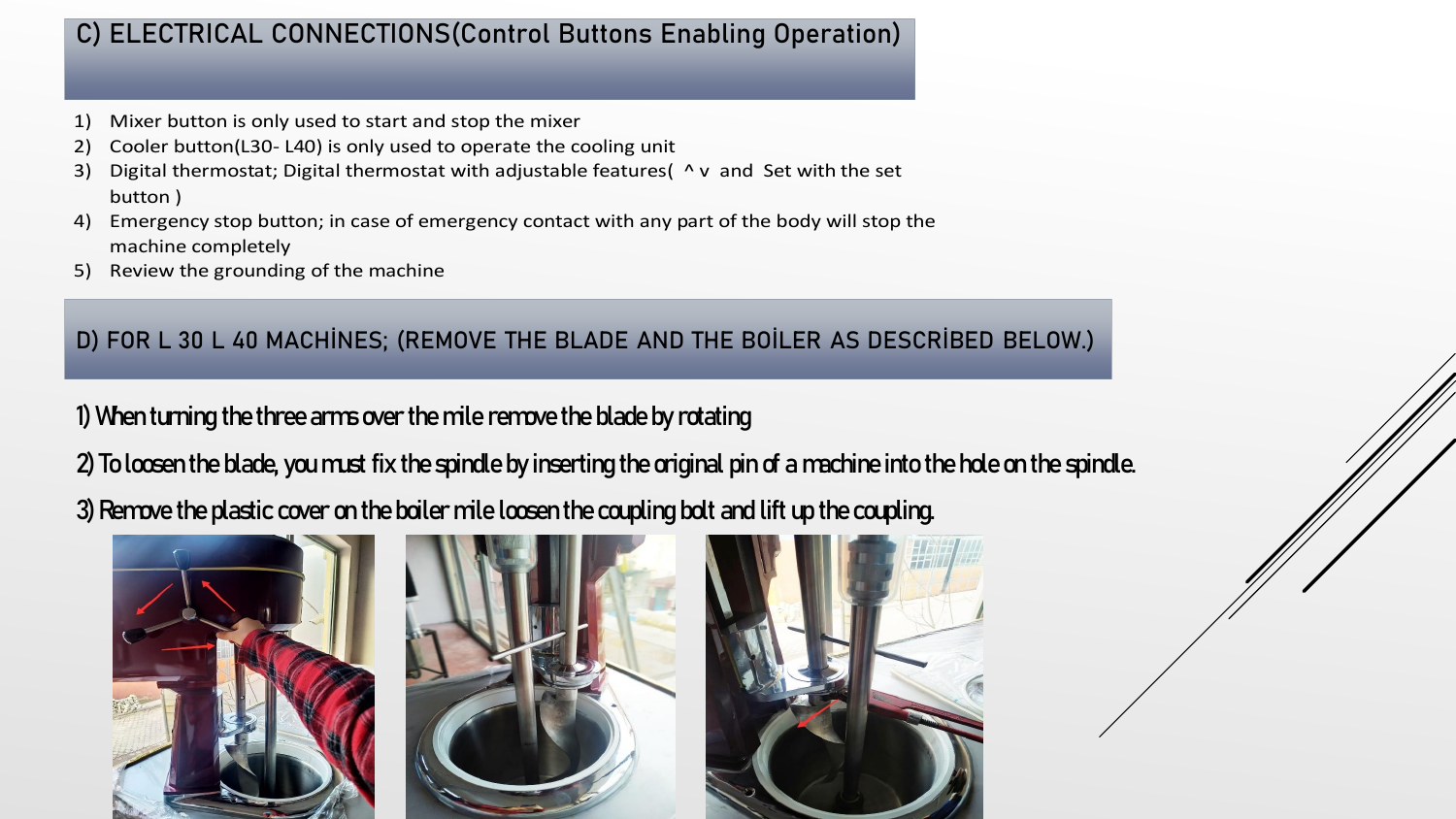## E) Mixer unit

1)Gears on mixer, must be lubricated with grease at least once a month.

2)Every time the ice cream bowl is dismantled, the bottom ball and spring should be lubricated with grease.

### F) SETTİNG THE BLADE

To get the most efficiency from your machine, the knife should gently skim off the walls of the bowl.

To adjust the blade to be farther or closer to the edges of the ice cream bowl(this is done with two bolts under the eccentric)

To make the setting: also both Bolts are loosened and after adjustment, both Bolts are compressed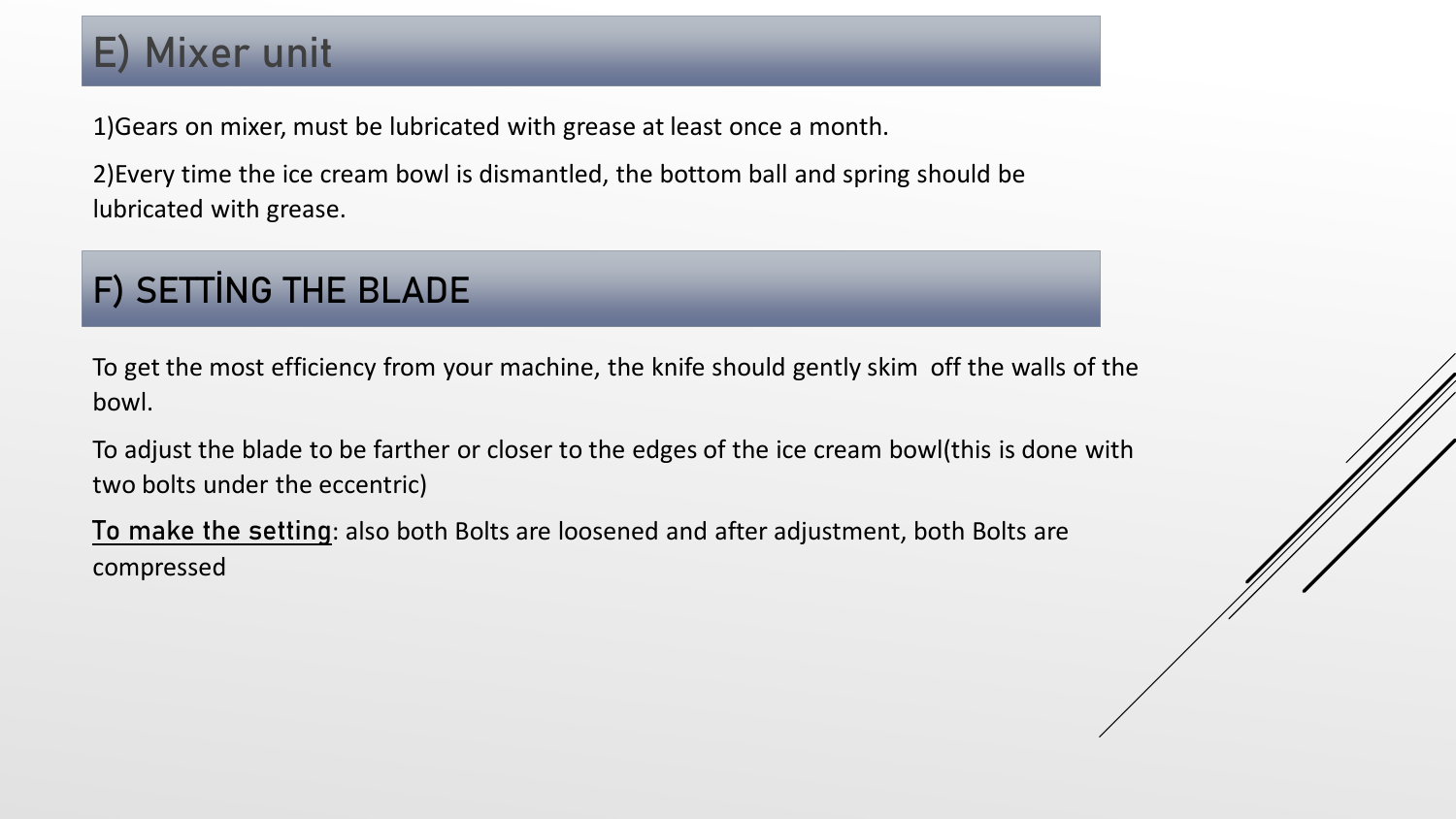# G)COOLING

Stop the machine if there is frost on the inside walls of the bowl, carefully scrape off the edges of the bowl without damaging it.

### H) MİXER ENGİNE (ARC) ADJUSTMENT

For (L-30 L-40) Machines: open the lid on the engine to see the degree of adjustment.

use round handles extending from the outer edge of the mixer for adjustment.

Loosen the handle under the mixer. (Behind the mixer) adjust the arm with strap.

Retighten the handle under the mixer to complete the process.

### Technical information:

- 1- Produces 10 kg ice cream in 18 minutes
- Ice cream machine is cooled by antifreeze
- 3- 380 volt
- 4- Emergency stop button